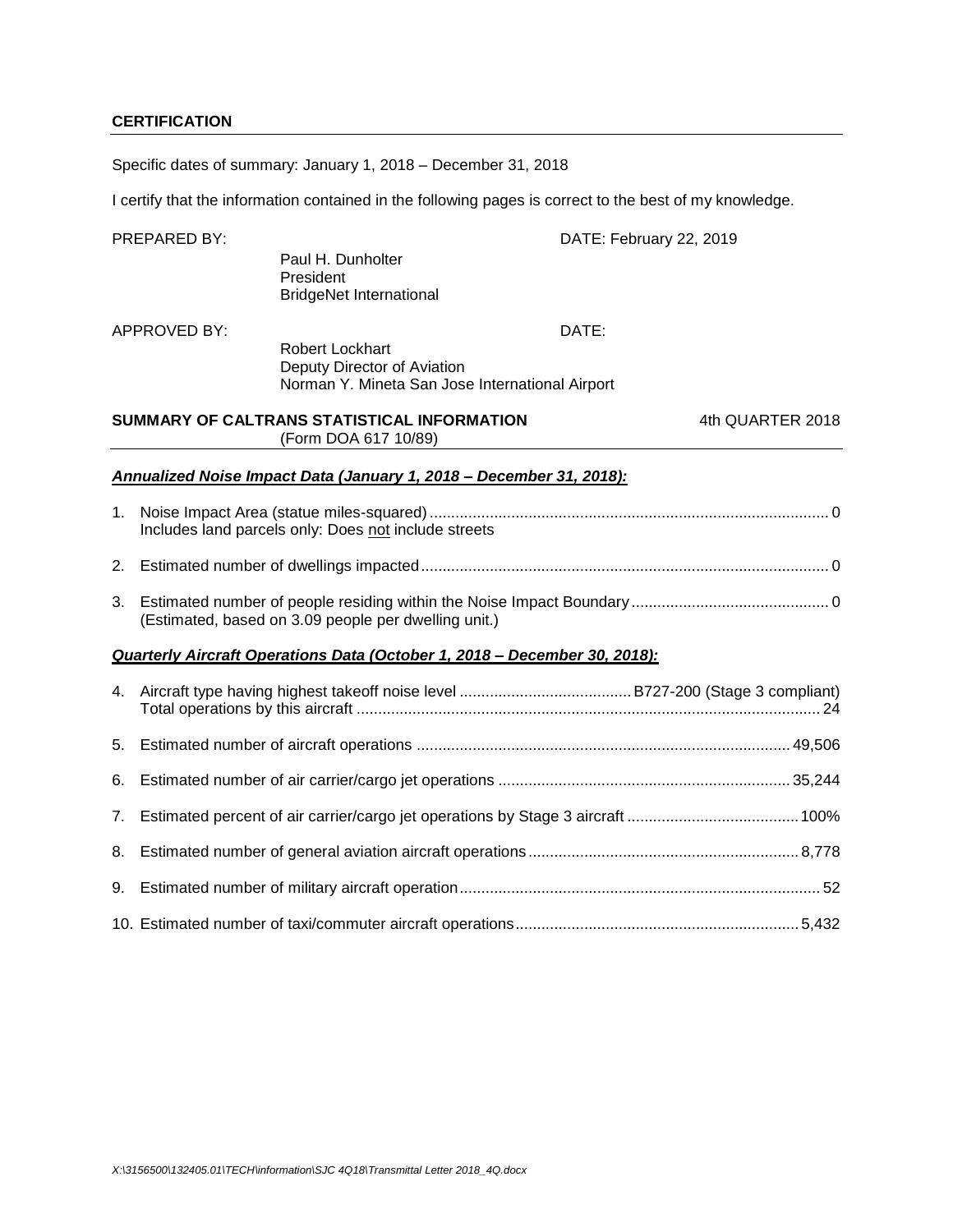## **BACKGROUND INFORMATION**

### **"Noise Problem" Airports in California**

The California Airport Noise Standards (California Code of Regulations, Title 21, Section 5000 et seq.) apply to any airport that is determined to have a noise problem by the local County Board of Supervisors in accordance with the provisions in the regulation. Norman Y. Mineta San Jose International Airport (SJIA) is one of ten airports in California that have been determined to have a noise problem by local County governments.

### **How is aircraft noise measured?**

California uses the Community Noise Equivalent Level (CNEL) as the primary measure for determining exposure of individuals to airport noise. CNEL is the annual, 24-hour average sound level, in decibels, obtained from the accumulation of all noise events, with the addition of 4.77 decibels to weight sound levels from 7 P.M. to 10 P.M. and 10 decibels to weight sound levels from 10 P.M. to 7 A.M. In effect, this weighting means that each evening operation is counted as it is five daytime operations and each nighttime operation counts as the same as ten daytime operations. The weighing of evening and nighttime events accounts for the fact that noise events during these hours are more intrusive when ambient levels are lower and people are trying to sleep. The 24-hour CNEL is annualized to reflect noise generated by aircraft operations for an entire year and is identified by "noise contours" showing levels of aircraft noise.

CNEL is a widely accepted descriptor for aviation noise because of the following characteristics: CNEL is a measurable quantity; CNEL can be used by airport planners and the general public who are not familiar with acoustics or acoustical theory; CNEL provides a simple method to compare the effectiveness of alternative airport scenarios; and CNEL is based on a substantial body of scientific survey data regarding the reactions people have to noise.

## **What are Noise Contours (noise Exposure Maps – NEMs) and how are they used?**

Noise contours are computer generated lines that are modeled to reflect both current noise conditions near airports, as well as to predict what the future noise conditions will be. Technically, a noise contour represents the average annual noise levels (CNEL) summarized by lines connecting points of equal noise exposure.

Norman Y. Mineta San Jose International Airport uses the 65 CNEL contour to identify non-compatible land uses and determine eligibility for federal funds for noise mitigation. Any noise sensitive uses (such as residences, schools, churches, etc.) within the 65 CNEL and greater contour are considered to be noncompatible with aircraft noise.

A variety of information is gathered each quarter to create an accurate noise contour including: the number of flights, flight paths, type of aircraft, type of aircraft engines, time of day, weather conditions, and runway use. Actual on-site noise measurements specific to aircraft operating at SJIA are used to verify predicted individual aircraft noise levels contained in the computer model.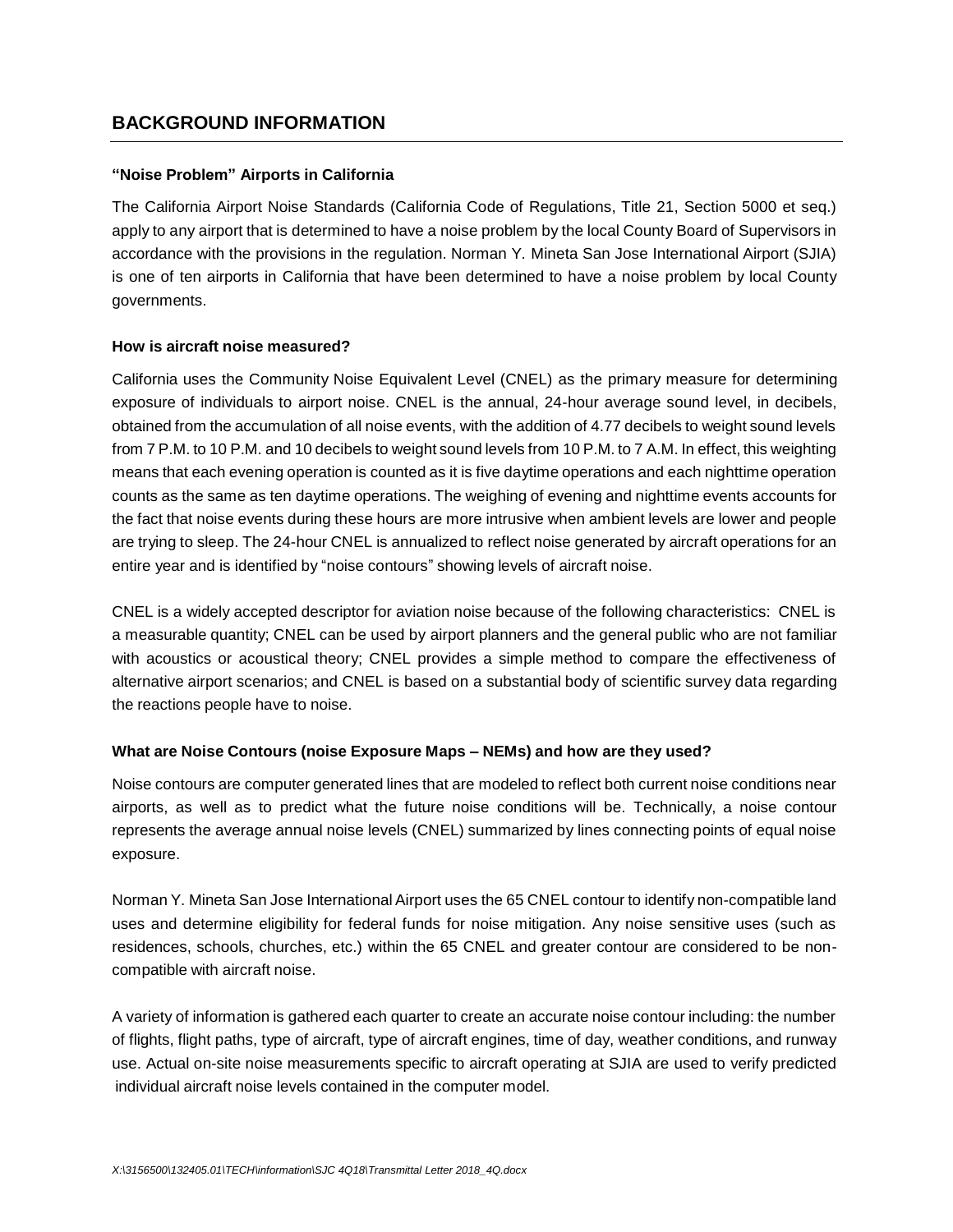These data are used to generate noise contours that are overlaid onto base maps to create a Noise Exposure Map (NEM), which is used to identify where specific levels of aircraft noise occur. The Noise Exposure Maps developed for SJIA will be used in the following ways:

- Defining where areas of roughly equal noise exist in the communities surrounding the Airport
- Assessing various alternative solutions to reduce the effect of noise

### **What is the Integrated Noise Model?**

The Integrated Noise Model (INM) is the model developed by the Federal Aviation Administration (FAA) for evaluating aircraft noise impacts in the communities surrounding airports. The INM uses inputs such as number of operations, aircraft fleet mix (aircraft types), aircraft flight tracks, and flight profiles, time of day of operations and terrain to evaluate aircraft noise. The INM has been used by the FAA since 1978, but has been updated many times since then to include improved metrics and the most current aircraft information.

### **What is considered a non-compatible land use?**

California uses the 65 CNEL and greater contour to represent non-compatible land uses and determine eligibility for noise mitigation. Noise sensitive uses (such as residences, schools, hospitals, nursing homes, and churches) within the 65 CNEL and greater contour are considered to be non-compatible land uses. The date of original construction, the presence of an exterior habitable area, and the presence of acoustic insulation may convert certain uses to a compatible use.

### **What is the purpose of noise monitoring?**

The purpose of noise monitoring is to provide a method to confirm the outputs in the Integrated Noise Model from different aircraft types. The monitoring measures how loud individual aircraft are at certain points. This is then compared to the prediction based on the model and helps determine if any adjustments need to be made to the model inputs to accurately portray the unique noise environment at SJIA. Said another way, these measurements are used to validate the FAA INM. Measurements are taken of the actual noise levels an aircraft makes at a particular airport under particular conditions to compare them to predicted noise levels from the FAA INM using the exact same conditions.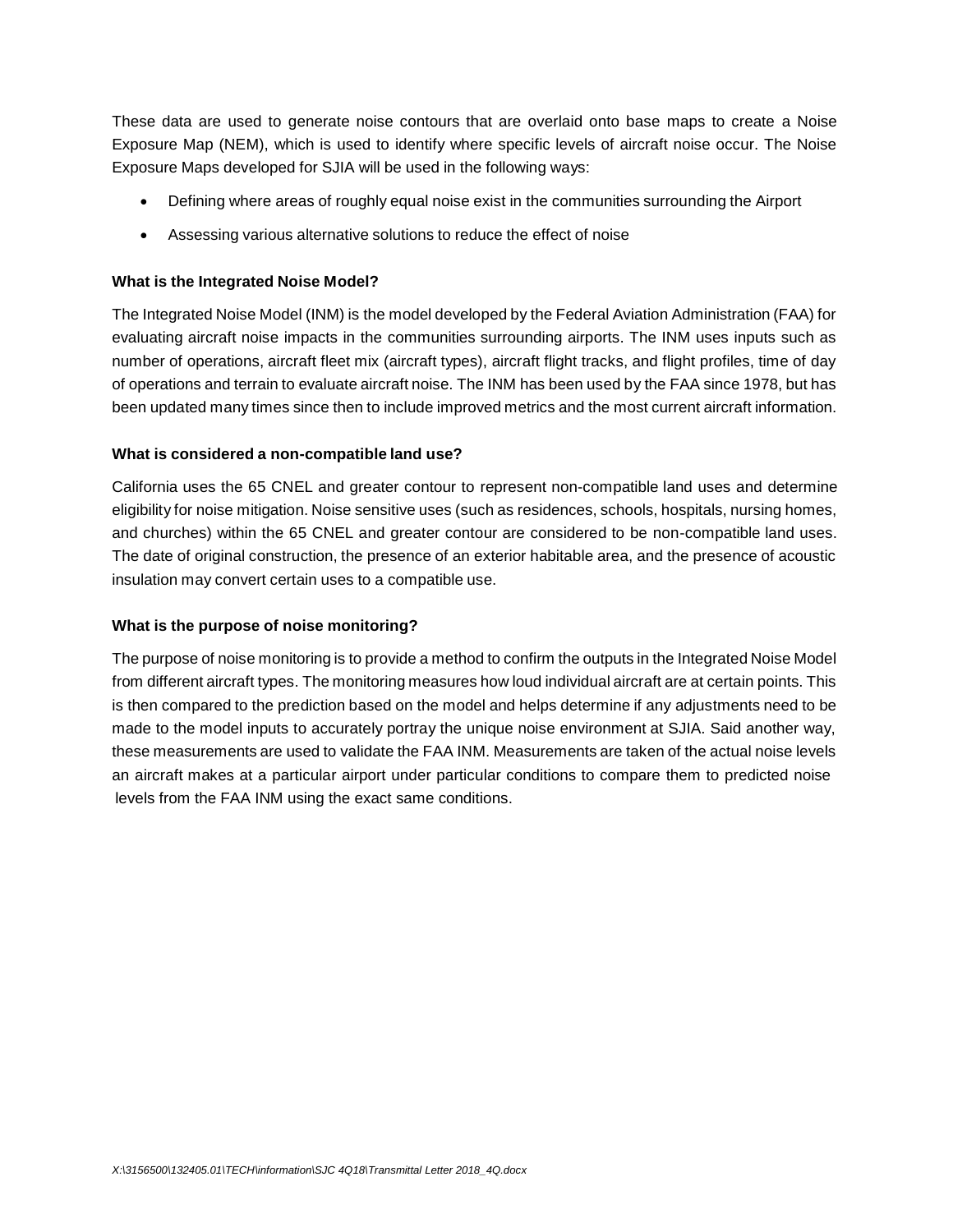|                                                      |          | Year/Quarter |          |          |  |  |  |  |  |  |  |  |
|------------------------------------------------------|----------|--------------|----------|----------|--|--|--|--|--|--|--|--|
| Remote<br><b>Monitoring</b><br><b>Terminal (RMT)</b> | 2018/4th | 2018/3rd     | 2018/2nd | 2018/1st |  |  |  |  |  |  |  |  |
| 101                                                  | 63.5     | 63.5         | 63.3     | 62.7     |  |  |  |  |  |  |  |  |
| 102                                                  | 66.6     | 65.9         | 65.3     | 64.5     |  |  |  |  |  |  |  |  |
| 104                                                  | 58.2     | 58.2         | 58.0     | 58.0     |  |  |  |  |  |  |  |  |
| 105                                                  | 60.5     | 61.2         | 61.9     | 62.5     |  |  |  |  |  |  |  |  |
| 106                                                  | 66.2     | 66.2         | 66.1     | 65.8     |  |  |  |  |  |  |  |  |
| 107                                                  | 63.3     | 63.4         | 63.4     | 63.6     |  |  |  |  |  |  |  |  |
| 108                                                  | 65.3     | 65.3         | 65.3     | 65.1     |  |  |  |  |  |  |  |  |
| 109                                                  | 62.1     | 61.9         | 61.6     | 61.3     |  |  |  |  |  |  |  |  |
| 110                                                  | 65.8     | 65.7         | 65.6     | 65.4     |  |  |  |  |  |  |  |  |
| 111                                                  | 63.3     | 63.2         | 62.9     | 62.8     |  |  |  |  |  |  |  |  |
| 112                                                  | 59.8     | 59.8         | 60.0     | 60.5     |  |  |  |  |  |  |  |  |
| 114                                                  | 60.4     | 60.5         | 60.6     | 60.4     |  |  |  |  |  |  |  |  |
| 115                                                  | 58.7     | 58.7         | 58.6     | 58.7     |  |  |  |  |  |  |  |  |

# **ANNUALIZED COMMUNITY NOISE EQUIVALENT LEVEL (CNEL) VALUES**

## **TOTAL AIRCRAFT OPERATIONS**

|                         | Year/Quarter |          |               |                        |  |  |  |  |  |  |  |  |
|-------------------------|--------------|----------|---------------|------------------------|--|--|--|--|--|--|--|--|
| <b>Operations</b>       | 2018/4th     | 2018/3rd | $2018/2^{nd}$ | $2018/1$ <sup>st</sup> |  |  |  |  |  |  |  |  |
| Total                   | 49,506       | 51,189   | 50,222        | 44.710                 |  |  |  |  |  |  |  |  |
| Air Carrier/Cargo       | 35,244       | 35,995   | 34,395        | 30,594                 |  |  |  |  |  |  |  |  |
| <b>General Aviation</b> | 8.778        | 9,609    | 9,969         | 8,060                  |  |  |  |  |  |  |  |  |
| Military                | 52           | 56       | 93            | 44                     |  |  |  |  |  |  |  |  |
| Taxi/Commuter           | 5,432        | 5,529    | 5,765         | 6,010                  |  |  |  |  |  |  |  |  |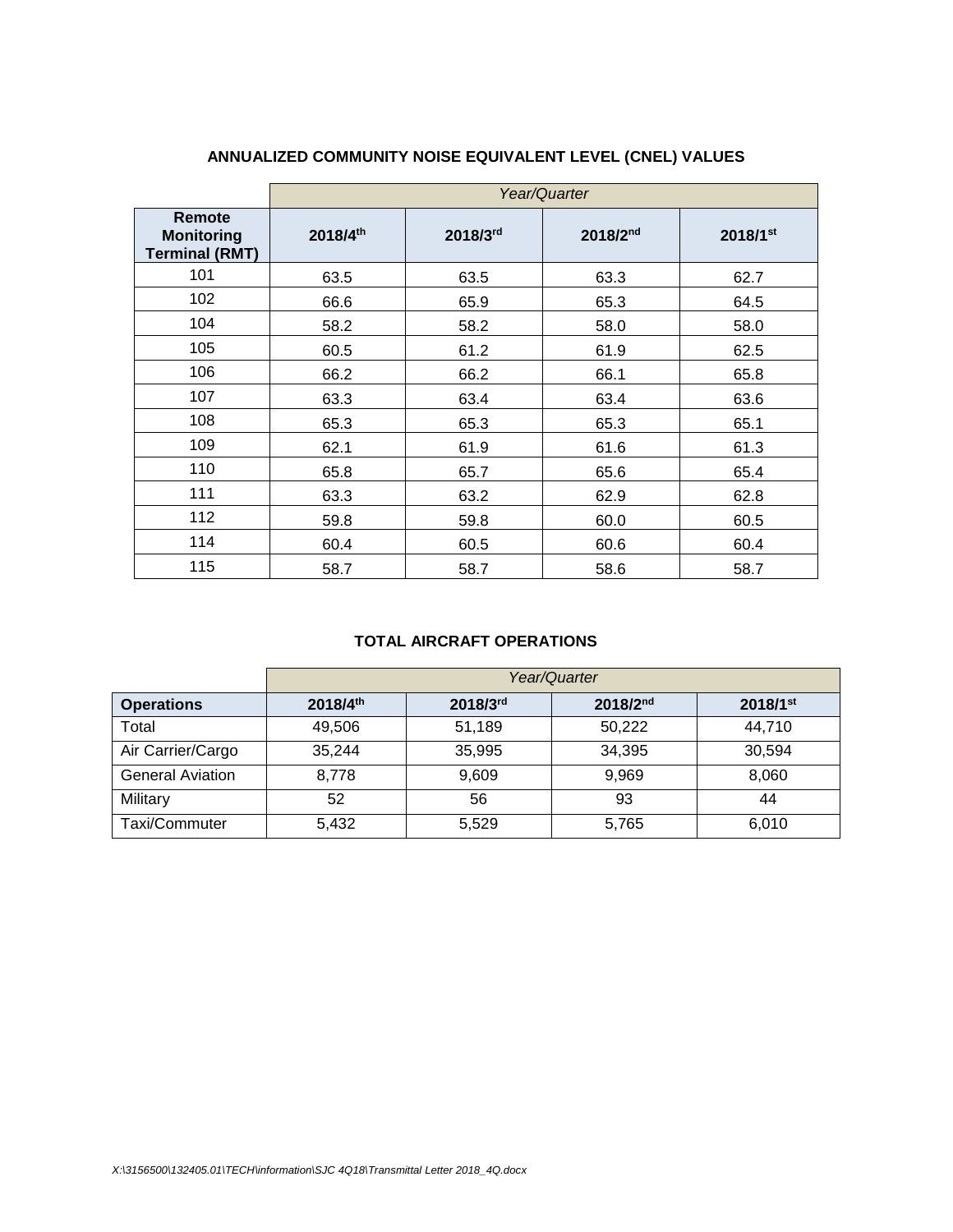# **REMOTE MONITORING TERMINAL (RMT) LOCATIONS**

| Remote<br><b>Monitoring</b><br><b>Terminal (RMT)</b> | <b>Location</b>                               | Latitude  | Longitude     |  |  |
|------------------------------------------------------|-----------------------------------------------|-----------|---------------|--|--|
| 101                                                  | Oak Street<br>San Jose, CA                    | 37.321292 | -121.881981   |  |  |
| 102                                                  | Center for Performing Arts<br>San Jose, CA    | 37.329572 | -121.892365   |  |  |
| 104                                                  | <b>Bellarmine Prep School</b><br>San Jose, CA | 37.340997 | -121.917993   |  |  |
| 105                                                  | Rosemary Garden<br>San Jose, CA               | 37.3624   | $-121.91475$  |  |  |
| 106                                                  | St. John/Autumn<br>San Jose, CA               | 37.33424  | -121.899946   |  |  |
| 107                                                  | Fire Station 6<br>Santa Clara, CA             | 37.39516  | -121.949916   |  |  |
| 108                                                  | MacGregor Lane<br>Santa Clara, CA             | 37.386895 | -121.946527   |  |  |
| 109                                                  | Lake Santa Clara<br>Santa Clara, CA           | 37.392133 | -121.967717   |  |  |
| 110                                                  | Chestnut St.<br>Santa Clara, CA               | 37.390153 | -121.959598   |  |  |
| 111                                                  | <b>Fuller Street Park</b><br>Santa Clara, CA  | 37.397987 | $-121.965516$ |  |  |
| 112                                                  | Mnt. View/Alviso<br>Santa Clara, CA           | 37.40969  | $-121.97944$  |  |  |
| 114                                                  | Fairway Glen Park<br>Santa Clara, CA          | 37.405623 | $-121.961404$ |  |  |
| 115                                                  | 3rd/Reed<br>San Jose, CA                      | 37.328608 | -121.882987   |  |  |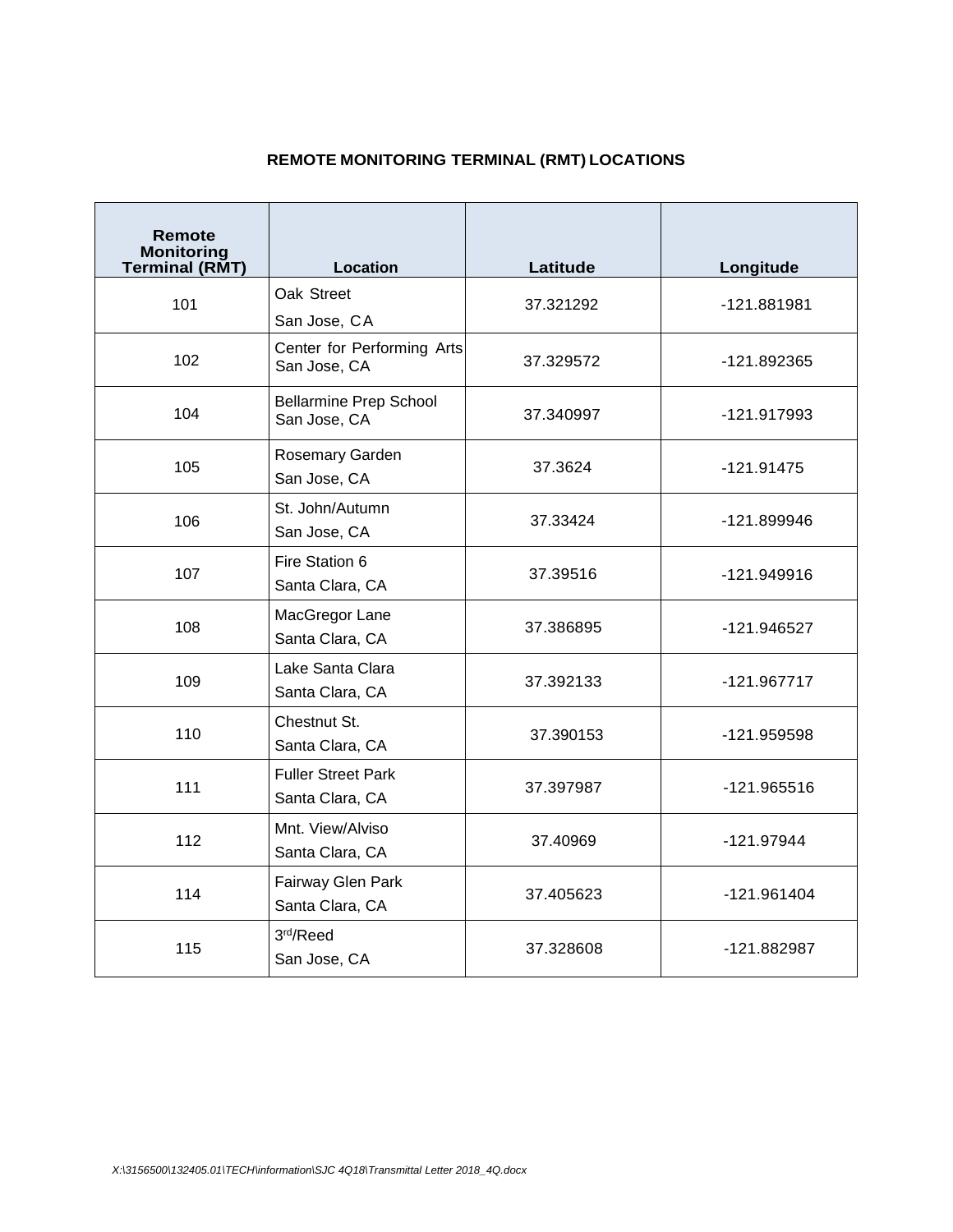|                      |       | <b>Remote Monitoring Terminal (RMT)</b> |      |      |       |      |             |       |      |      |      |      |        |
|----------------------|-------|-----------------------------------------|------|------|-------|------|-------------|-------|------|------|------|------|--------|
|                      | 101   | 102                                     | 104  | 105  | 106   | 107  | 108         | 109   | 110  | 111  | 112  | 114  | 115    |
| Jan 2018             | 63.1  | 65.7                                    | 58.9 | 61.6 | 66.3  | 63.4 | 65.1        | 61.5  | 65.9 | 63.3 | 60.6 | 60.5 | 59.9   |
| # Days               | 31    | 31                                      | 31   | 31   | 31    | 31   | 31          | 31    | 31   | 31   | 31   | 31   | 31     |
| Feb 2018             | 63.3  | 66.6                                    | 59.4 | 62.5 | 65.9  | 63.4 | 64.9        | 61.1  | 64.7 | 62.1 | 59.3 | 60.3 | 58.4   |
| # Days               | 28    | 28                                      | 28   | 28   | 28    | 28   | 28          | 28    | 28   | 28   | 28   | 28   | 28     |
| Mar 2018             | 63.5  | 67.2                                    | 59.0 | 63.0 | 66.6  | 64.2 | 65.1        | 61.9  | 66.2 | 63.7 | 61.3 | 60.4 | 61.6   |
| $\overline{\#}$ Days | 31    | 31                                      | 31   | 31   | 31    | 31   | 31          | 31    | 31   | 31   | 31   | 31   | 31     |
| $1st$ Qtr.           | 63.3  | 66.5                                    | 59.1 | 62.4 | 66.3  | 63.7 | 65.1        | 61.5  | 65.7 | 63.1 | 60.5 | 60.4 | 60.2   |
| $\overline{\#}$ Days | 90    | 90                                      | 90   | 90   | 90    | 90   | 90          | 90    | 90   | 90   | 90   | 90   | 90     |
| Apr 2018             | 64.0  | 66.9                                    | 57.3 | 60.5 | 67.2  | 64.0 | 66.0        | 62.5  | 66.0 | 63.4 | 59.9 | 61.4 | 58.1   |
| # Days               | 30    | 30                                      | 30   | 30   | 30    | 30   | 30          | 30    | 30   | 30   | 30   | 30   | 30     |
| May 2018             | 64.1  | 67.1                                    | 55.5 | 59.0 | 67.1  | 64.0 | 65.8        | 62.3  | 65.9 | 63.4 | 59.7 | 61.3 | 58.7   |
| # Days               | 28    | 31                                      | 31   | 31   | 31    | 31   | 31          | 31    | 31   | 31   | 31   | 31   | 31     |
| Jun 2018             | 63.7  | 66.6                                    | 55.8 | 58.5 | 66.1  | 63.4 | 65.6        | 62.5  | 66.2 | 63.8 | 60.0 | 60.7 | 58.3   |
| $#$ Days             | 30    | 30                                      | 30   | 30   | 22    | 30   | 30          | 30    | 30   | 30   | 30   | 30   | 30     |
| 2nd Qtr.             | 63.9  | 66.9                                    | 56.2 | 59.4 | 66.9  | 63.8 | 65.8        | 62.4  | 66.0 | 63.5 | 59.8 | 61.1 | 58.4   |
| # Days               | 88    | 91                                      | 91   | 91   | 83    | 91   | 91          | 91    | 91   | 91   | 91   | 91   | 91     |
| <b>Jul 2018</b>      | 63.8  | 66.5                                    | 54.6 | 56.7 | 66.0  | 63.1 | 64.5        | 62.0  | 66.0 | 63.4 | 59.2 | 60.3 | 57.1   |
| $#$ Days             | 31    | 31                                      | 31   | 31   | 22    | 30   | 11          | 31    | 31   | 31   | 31   | 31   | 31     |
| Aug 2018             | 63.7  | 66.5                                    | 55.6 | 56.6 | 65.7  | 62.8 |             | 62.1  | 65.8 | 63.5 | 59.3 | 60.3 | 57.8   |
| $#$ Days             | 31    | 31                                      | 31   | 31   | 31    | 31   | $\mathbf 0$ | 31    | 31   | 31   | 31   | 31   | 31     |
| Sep 2018             | 63.1  | 65.4                                    | 57.6 | 58.1 | 65.6  | 62.7 | 65.4        | 62.5  | 65.6 | 63.2 | 59.3 | 60.0 | 57.0   |
| $#$ Days             | 30    | 10                                      | 30   | 30   | 30    | 30   | 30          | 23    | 30   | 30   | 30   | 30   | $30\,$ |
| 3rd Qtr.             | 63.5  | 66.4                                    | 56.1 | 57.2 | 65.7  | 62.9 | 65.2        | 62.2  | 65.8 | 63.4 | 59.3 | 60.2 | 57.3   |
| # Days               | 92    | 72                                      | 92   | 92   | 83    | 92   | 41          | 83    | 91   | 91   | 91   | 91   | 91     |
| Oct 2018             | 63.3  |                                         | 58.9 | 59.8 | 65.6  | 63.3 | 65.6        | 62.5  | 65.6 | 63.1 | 59.1 | 60.2 | 57.0   |
| $\overline{\#}$ Days | 31    | $\boldsymbol{0}$                        | 31   | 31   | 31    | 31   | 31          | 26    | 31   | 31   | 31   | 31   | 31     |
| Nov 2018             | 63.0  |                                         | 60.9 | 62.1 | 65.6  | 62.4 | 64.5        | 61.7  | 65.3 | 62.7 | 59.6 | 59.1 | 59.0   |
| # Days               | 30    | $\pmb{0}$                               | 30   | 30   | 30    | 30   | 30          | 30    | 30   | 30   | 30   | 30   | 30     |
| Dec 2018             | 63.4  | 66.3                                    | 60.1 | 61.6 | 66.1  | 62.3 | 65.1        | 62.4  | 65.7 | 63.3 | 60.0 | 60.1 | 59.1   |
| # Days               | 31    | 11                                      | 31   | 31   | 31    | 31   | 31          | 31    | 31   | 31   | 31   | 31   | 31     |
| 4th Qtr.             | 63.2  | 66.3                                    | 60.0 | 61.3 | 65.8  | 62.7 | 65.1        | 62.2  | 65.5 | 63.0 | 59.6 | 59.8 | 58.5   |
| # Days               | 92    | 11                                      | 92   | 92   | 92    | 92   | 92          | 83    | 91   | 91   | 91   | 91   | 91     |
| 12 Mo.               | 63.5  | 66.6                                    | 58.2 | 60.5 | 66.2  | 63.3 | 65.3        | 62.1  | 65.8 | 63.3 | 59.8 | 60.4 | 58.7   |
| # Days               | 362   | 264                                     | 365  | 365  | 348   | 365  | 314         | 347   | 365  | 365  | 365  | 365  | 365    |
| On-Line              | 99.2% | 72.3%                                   | 100% | 100% | 95.3% | 100% | 86.0%       | 95.1% | 100% | 100% | 100% | 100% | 100%   |

### **MONTHLY COMMUNITY NOISE EQUIVALENT LEVEL (CNEL) VALUES January 1, 2018 – December 31, 2018**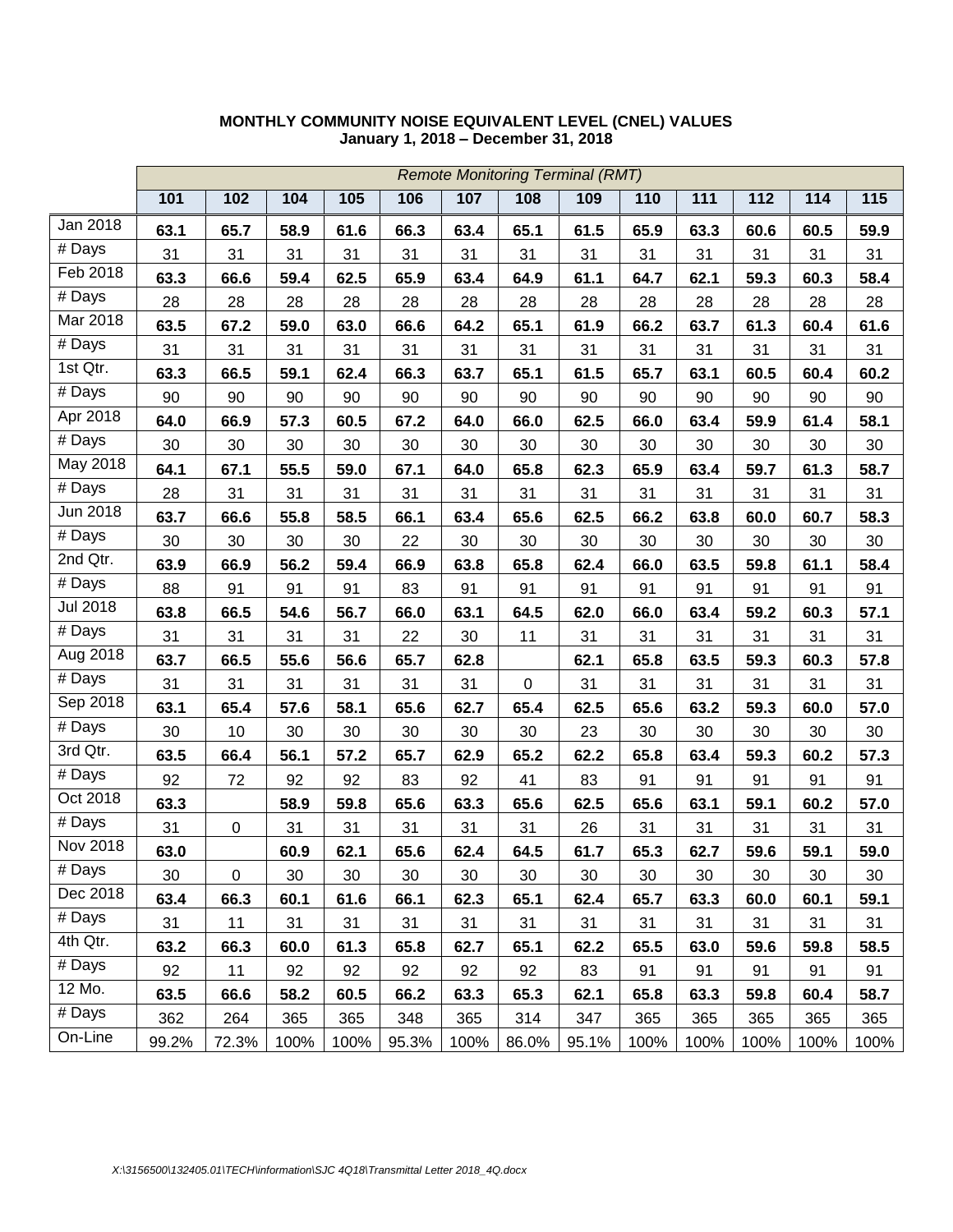|                         | <b>Remote Monitoring Terminal (RMT)</b> |           |      |      |      |      |      |      |      |      |      |      |      |
|-------------------------|-----------------------------------------|-----------|------|------|------|------|------|------|------|------|------|------|------|
| <b>Day</b>              | 101                                     | 102       | 104  | 105  | 106  | 107  | 108  | 109  | 110  | 111  | 112  | 114  | 115  |
| $\mathbf{1}$            | 62.7                                    |           | 53.5 | 56   | 65.6 | 63.6 | 66.8 | 65.7 | 66.8 | 64.5 | 60.4 | 61.2 | 55.5 |
| $\overline{2}$          | 62.9                                    |           | 52.4 | 53.5 | 65.1 | 63.6 | 66   | 62.3 | 65.8 | 63.2 | 59.6 | 60.5 | 54.9 |
| $\overline{3}$          | 63.1                                    |           | 48.3 | 60   | 65.5 | 63.4 | 66.4 | 62.9 | 66.3 | 63.5 | 59.5 | 60.7 | 55.5 |
| $\overline{\mathbf{4}}$ | 63.9                                    |           | 56.8 | 59.5 | 66.4 | 66.1 | 67.5 | 64.1 | 67.3 | 65.1 | 60.8 | 62   | 56.2 |
| $\overline{5}$          | 63.8                                    |           | 53.8 | 60.5 | 65.9 | 64.2 | 66.8 | 63.9 | 66.9 | 64.8 | 60.6 | 61.9 | 57.2 |
| $\overline{6}$          | 61.9                                    |           | 61.9 | 57.3 | 63.8 | 61.6 | 64.8 | 61.4 | 64.6 | 61.8 | 57.6 | 59.5 | 55   |
| $\overline{7}$          | 62.9                                    |           | 59   | 60.8 | 65.2 | 60.7 | 64.4 | 61.9 | 64.4 | 61.8 | 58.9 | 58.8 | 54.8 |
| $\overline{8}$          | 63.5                                    |           | 62   | 62.2 | 65.4 | 62.5 | 65.5 | 62   | 65.3 | 63   | 59   | 59.9 | 55.8 |
| 9                       | 64.8                                    |           | 59.4 | 60.5 | 66.6 | 67.6 | 62.8 | 60.8 | 65.3 | 62.3 | 59.9 | 56.5 | 63.2 |
| 10                      | 64.5                                    |           | 59   | 62.5 | 66   | 62.8 | 64   | 60.9 | 65   | 62.1 | 59.1 | 58.3 | 62   |
| 11                      | 65.2                                    |           | 59.2 | 59.4 | 67.1 | 62.1 | 63.7 | 61.3 | 64.6 | 62.2 | 58.9 | 58.6 | 61.8 |
| 12                      | 63                                      |           | 61.8 | 59.5 | 65.9 | 65.4 | 66.7 | 63.6 | 66.6 | 64.2 | 60.2 | 61   | 55.5 |
| 13                      | 60.6                                    |           | 53   | 57   | 64.8 | 59.8 | 64   | 60.5 | 63.8 | 61.4 | 57.2 | 58.5 | 54.4 |
| 14                      | 63.7                                    |           | 53.7 | 56   | 66   | 64.3 | 65.2 |      | 64.7 | 61.9 | 58   | 58.6 | 57.1 |
| 15                      | 62.8                                    |           | 62.5 | 64.4 | 65.3 | 62.1 | 65.4 |      | 65   | 62.2 | 58.2 | 59.8 | 54.2 |
| 16                      | 62.9                                    |           | 55.3 | 61.4 | 65.5 | 62.4 | 64.9 |      | 64.2 | 61.1 | 57   | 58.9 | 55.3 |
| 17                      | 62.8                                    |           | 60.1 | 61   | 65.1 | 63.1 | 65.9 |      | 66.1 | 63.6 | 59.5 | 60.4 | 55   |
| 18                      | 63.4                                    |           | 55.9 | 54.7 | 65.7 | 62.8 | 67.1 |      | 66.3 | 64.2 | 59.6 | 60.9 | 55.7 |
| 19                      | 63.1                                    |           | 55.7 | 62   | 65.7 | 63.3 | 66.8 | 63.4 | 67   | 64.7 | 60.6 | 61.1 | 57.6 |
| 20                      | 60.5                                    |           | 61.1 | 57.1 | 65   | 60.4 | 64.4 | 61.6 | 65   | 62.7 | 58.7 | 59   | 53.2 |
| 21                      | 63.1                                    |           | 53.9 | 53   | 66   | 61.4 | 65.2 | 61.8 | 65.5 | 63.1 | 58.7 | 59.7 | 54.9 |
| 22                      | 63.7                                    |           | 56   | 54.1 | 66   | 63   | 66.2 | 62.6 | 66.1 | 64.1 | 59.2 | 60.7 | 55.6 |
| 23                      | 64                                      |           | 55   | 57.3 | 65.7 | 63.5 | 66.2 | 62.7 | 65.8 | 63.7 | 58.9 | 61.1 | 55.8 |
| 24                      | 63.6                                    |           | 57.1 | 60.3 | 66   | 64.2 | 66.2 | 63.2 | 66   | 63.5 | 59.4 | 61.5 | 56   |
| 25                      | 63.9                                    |           | 55.9 | 54.8 | 66.2 | 63.4 | 65.8 | 62.2 | 65.6 | 63.2 | 58.9 | 60.1 | 55.8 |
| 26                      | 63.7                                    |           | 62   | 60.3 | 66   | 63.3 | 66.5 | 63.6 | 66.7 | 64.1 | 59.8 | 61.4 | 57   |
| 27                      | 61.5                                    |           | 56.5 | 56.1 | 64.2 | 61.2 | 64.7 | 61.5 | 64.8 | 62.5 | 58.2 | 59.6 | 53.2 |
| 28                      | 64.4                                    |           | 57.1 | 57   | 66.4 | 61.9 | 65.1 | 62   | 64.9 | 62.4 | 58.1 | 60.3 | 57.2 |
| 29                      | 63.9                                    |           | 61.4 | 62.9 | 65.7 | 63.1 | 65.8 | 62.9 | 65.4 | 63.1 | 59.5 | 60.9 | 57.3 |
| 30                      | 63.7                                    |           | 63.4 | 62.4 | 65.7 | 63.2 | 65.3 | 62.3 | 64.8 | 62.3 | 58.6 | 59.9 | 55.9 |
| 31                      | 60.7                                    |           | 61.2 | 61.6 | 62.9 | 60.8 | 63.1 | 60.6 | 63.2 | 60.3 | 56.8 | 59.6 | 54.9 |
| Avg.                    | 63.3                                    |           | 58.9 | 59.8 | 65.6 | 63.3 | 65.6 | 62.5 | 65.6 | 63.1 | 59.1 | 60.2 | 57.0 |
| # Days                  | 31                                      | $\pmb{0}$ | 31   | 31   | 21   | 31   | 31   | 26   | 31   | 31   | 31   | 31   | 31   |

### **DAILY AIRCRAFT COMMUNITY NOISE EQUIVALENT LEVEL (CNEL) VALUES OCTOBER 2018**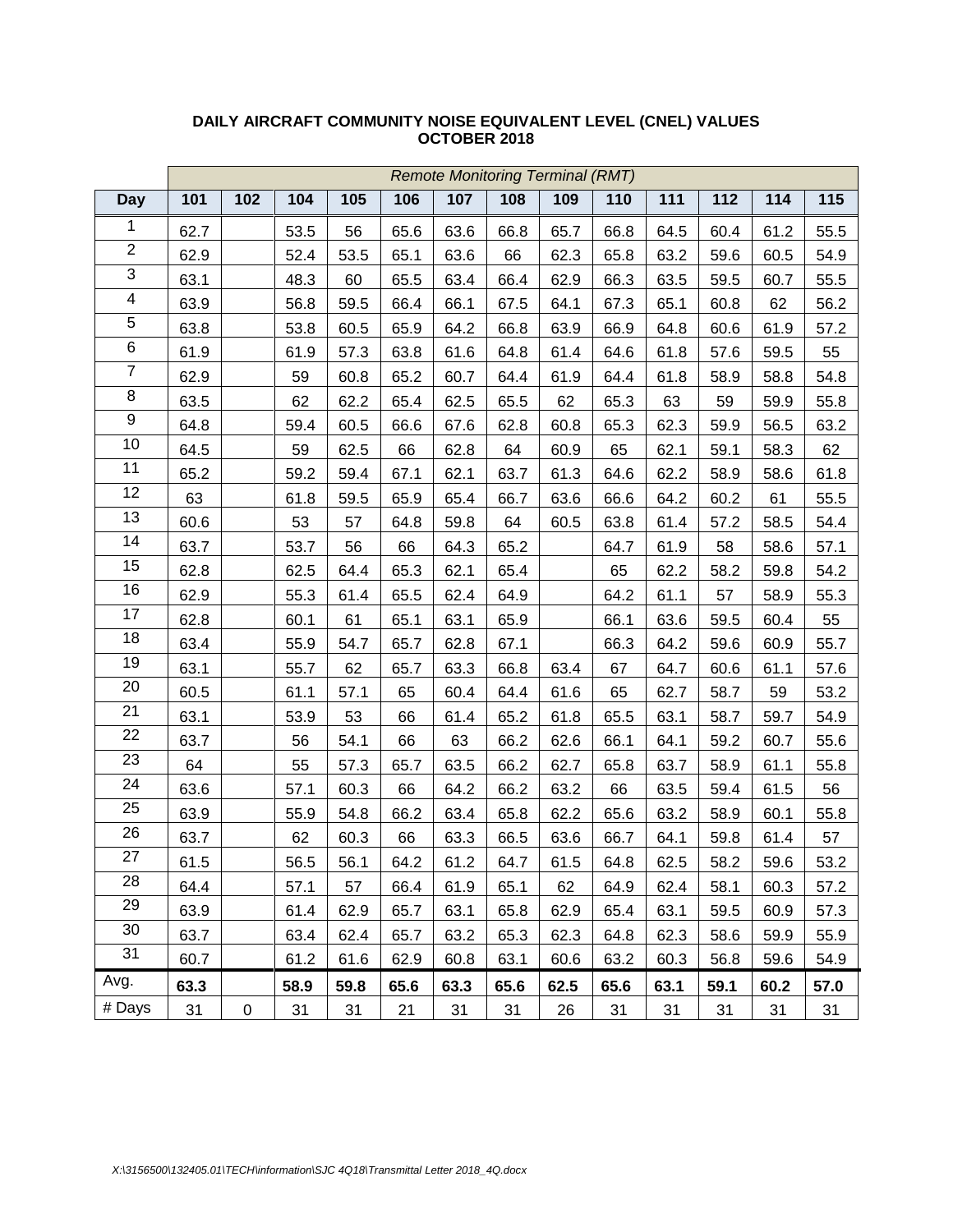|                         | <b>Remote Monitoring Terminal (RMT)</b> |           |      |        |        |        |        |        |        |      |        |      |      |
|-------------------------|-----------------------------------------|-----------|------|--------|--------|--------|--------|--------|--------|------|--------|------|------|
| <b>Day</b>              | 101                                     | 102       | 104  | 105    | 106    | 107    | 108    | 109    | 110    | 111  | 112    | 114  | 115  |
| $\mathbf{1}$            | 63.5                                    |           | 63.3 | 64.6   | 65.3   | 63     | 65.7   | 63.2   | 66     | 63.9 | 63.1   | 62.9 | 55.6 |
| $\overline{2}$          | 63.2                                    |           | 58.5 | 59.9   | 66.3   | 62.5   | 65.7   | 62.8   | 65.8   | 63.3 | 59.5   | 60.6 | 59.6 |
| $\overline{3}$          | 60.8                                    |           | 59.6 | 59.2   | 63.6   | 59.9   | 63.7   | 60.7   | 63.7   | 60.9 | 57.4   | 57.4 | 57.7 |
| $\overline{\mathbf{4}}$ | 62.8                                    |           | 61.5 | 58.4   | 65.3   | 61.4   | 64.9   | 61.5   | 64.7   | 62   | 57.5   | 59.4 | 54   |
| 5                       | 63.9                                    |           | 61.7 | 56     | 66.2   | 62.7   | 65.1   | 62.1   | 65     | 62.4 | 58.3   | 61.2 | 56   |
| 6                       | 63.4                                    |           | 60.3 | 63.1   | 65     | 60.3   | 63.8   | 61.8   | 63.5   | 59.9 | 56.3   | 56.2 | 56.4 |
| $\overline{7}$          | 62.3                                    |           | 56.9 | 63.9   | 64.4   | 61     | 64.2   | 59.1   | 63.5   | 60.6 | 56.1   | 57.5 | 54.2 |
| $\overline{8}$          | 62                                      |           | 58.5 | 58.6   | 65     | 60.7   | 63.3   | 60.8   | 63.7   | 61.3 | 58     | 57.6 | 51.4 |
| 9                       | 64.5                                    |           | 59.9 | 63.2   | 66.3   | 64.1   | 62.5   | 59.4   | 62.8   | 59.9 | 55.5   | 55.7 | 61.1 |
| $10$                    | 59.8                                    |           | 56.4 | 59.9   | 63     | 59.6   | 63.1   | 59.7   | 63.6   | 60.5 | 55.7   | 57   | 56.1 |
| 11                      | 61.5                                    |           | 59.8 | 62.3   | 64.2   | 59.9   | 63.5   | 59.5   | 63     | 60.3 | 56.1   | 57.6 | 53.5 |
| 12                      | 61.3                                    |           | 63.4 | 64.2   | 64.3   | 62.6   | 64     | 61.7   | 65.6   | 62.7 | 59.6   | 58   | 58.5 |
| $\overline{13}$         | 63.4                                    |           | 62.6 | 62.4   | 66.1   | 62.2   | 64.8   | 61.3   | 64.9   | 62.4 | 58.3   | 59.2 | 55.2 |
| 14                      | 62.3                                    |           | 63.9 | 63.6   | 65     | 67.8   | 65.2   | 61.2   | 65.1   | 61.8 | 57.4   | 58.2 | 55   |
| 15                      | 63.3                                    |           | 63.6 | 64.7   | 65.9   | 62.8   | 65.6   | 62.3   | 65.8   | 63.1 | 58.6   | 59.5 | 55.6 |
| 16                      | 64.5                                    |           | 62.5 | 63.8   | 67     | 63.5   | 66.2   | 63.2   | 66.5   | 64   | 59.9   | 60.3 | 57.5 |
| 17                      | 61.9                                    |           | 60   | 62.8   | 65.1   | 62     | 65.3   | 62.4   | 65.6   | 63.4 | 59.4   | 60.2 | 56.3 |
| $\overline{18}$         | 63.3                                    |           | 55   | 58.9   | 65.9   | 61.8   | 65     | 62     | 65.4   | 63   | 58.8   | 59.8 | 56.7 |
| 19                      | 63.1                                    |           | 65.4 | 63.2   | 65.9   | 63.2   | 66     | 63     | 66.2   | 63.7 | 59.8   | 60.7 | 56.4 |
| 20                      | 62.1                                    |           | 60.9 | 62.4   | 65.1   | 62.3   | 65.9   | 63.5   | 67.7   | 65.1 | 62.4   | 60   | 59.3 |
| 21                      | 64.7                                    |           | 61.4 | 62.7   | 67.7   | 60.1   | 60.7   | 60.7   | 66.1   | 63.1 | 61.3   | 55.6 | 65.2 |
| 22                      | 61.2                                    |           | 59.2 | 59.5   | 64.5   | 53     | 56.1   | 58.8   | 64     | 61.2 | 59.5   | 52.7 | 61.7 |
| 23                      | 62.2                                    |           | 59.6 | 60     | 64.9   | 52.1   | 50.2   | 58.1   | 64     | 60.8 | 59.6   | 35.5 | 63.5 |
| 24                      | 62.7                                    |           | 57.5 | 58.3   | 65.7   | 61.3   | 64.5   | 60.3   | 64.2   | 61.8 | 57.8   | 59.6 | 56   |
| 25                      | 64.6                                    |           | 61.9 | 60.4   | 67.2   | 64.5   | 67     | 63.8   | 66.7   | 64.4 | 60.9   | 61.4 | 58.4 |
| 26                      | 63.5                                    |           | 54.4 | 61.6   | 66.3   | 63.4   | 66     | 63     | 66.1   | 63.8 | 59.9   | 61.3 | 58   |
| 27                      | 61.9                                    |           | 59.3 | 62.7   | 64.6   | 61.4   | 62.8   | 62.4   | 67.6   | 64.6 | 63.5   | 57.9 | 61.7 |
| 28                      | 58.1                                    |           | 57   | 57.2   | 60.3   | 62.3   | 54.8   | 60.3   | 66.1   | 63.5 | 62.1   | 51.3 | 58.8 |
| 29                      | 65.9                                    |           | 61.1 | 65.1   | 68.4   | 63.1   | 64.2   | 61.3   | 64.9   | 62.9 | 60.2   | 59.7 | 63.9 |
| 30                      | 64.4                                    |           | 60.1 | 62.1   | 66.7   | 64.3   | 67     | 63.2   | 66     | 63.4 | 59.5   | 62   | 57.4 |
| Avg.                    | 63.0                                    |           | 60.9 | 62.1   | 65.6   | 62.4   | 64.5   | 61.7   | 65.3   | 62.7 | 59.6   | 59.1 | 59.0 |
| # Days                  | $30\,$                                  | $\pmb{0}$ | 30   | $30\,$ | $30\,$ | $30\,$ | $30\,$ | $30\,$ | $30\,$ | 30   | $30\,$ | 30   | 30   |

#### **DAILY AIRCRAFT COMMUNITY NOISE EQUIVALENT LEVEL (CNEL) VALUES NOVEMBER 2018**